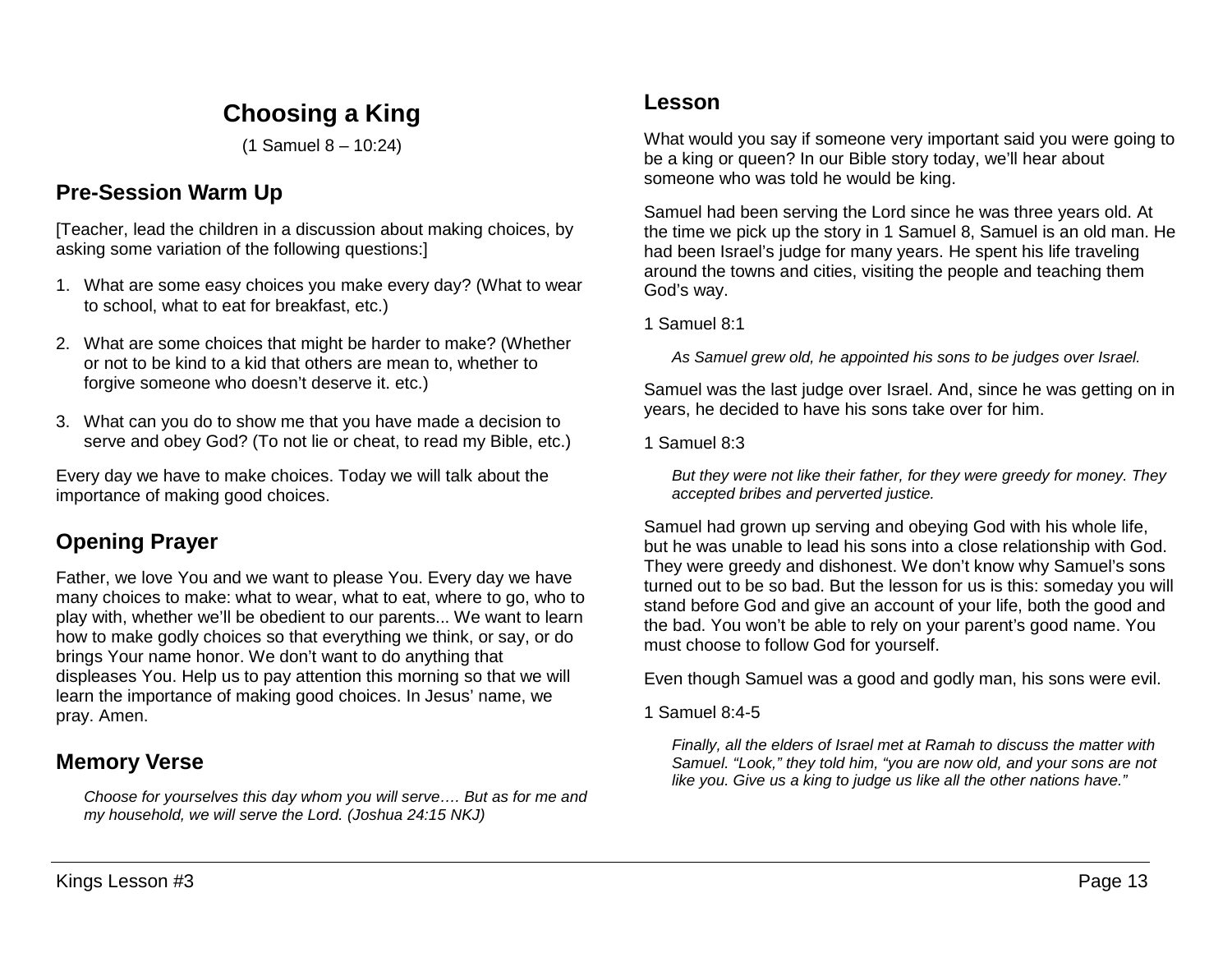The children of Israel wanted to be just like all the other nations around them who had kings. The problem was they were God's chosen people. He didn't want them to be like other nations; He wanted them to set the example for them.

God wants you to be set apart from others, too. Is it easy for other kids to talk you into doing things that displease God? Or, do you stand firm on your faith in God? God wanted the children of Israel to show people that they trusted and obeyed God.

#### 1 Samuel 8:6

*Samuel was displeased with their request and went to the LORD for guidance.*

Samuel was very upset. He knew that the Lord was disappointed when the children of Israel asked for a King. Hadn't God proved Himself over and over to be a good and loving? Hadn't He led them out of Egypt and performed all kinds of miraculous deeds on their behalf? Wasn't He the King of kings and the Lord of Lords?

Samuel was displeased with the people so he prayed to the Lord. And that's what you and I need to do, too. Whenever you get upset about something, go to the Lord, and pour out your feelings to Him. The Lord will answer you, just as He did Samuel.

#### 1 Samuel 8:7

*"Do everything they say to you," the LORD replied, "for they are rejecting me, not you. They don't want me to be their king any longer.* 

God told Samuel to let them have a king. But before he did that, Samuel wanted to tell the people some of the things that would happen to them when they had a human king ruling over them.

#### 1 Samuel 8:11

*"This is how a king will reign over you," Samuel said. "The king will draft your sons and assign them to his chariots and his charioteers, making them run before his chariots.* 

Samuel told them that if they appointed a man to be king over them, he will tax them, use the money to keep a trained army and make their sons serve as soldiers. Then he will build himself a fancy house and take their sons and daughters for his slaves.

Samuel carefully explained that it was going to be very hard on them to have a man rule over them as a king. But the people refused to listen.

#### 1 Samuel 8:19-20

*But the people refused to listen to Samuel's warning. "Even so, we still want a king," they said. "We want to be like the nations around us. Our king will judge us and lead us into battle."* 

Have you ever made a wrong choice because you wanted to be like everyone else? Never let others pull you away from what God says is right. Because the children of Israel wanted to be like the unbelieving nations around them, they were heading for spiritual disaster.

One day a man named Saul, was out looking for his father's donkeys. He and his servant walked many miles searching for them. Finally Saul suggested that they just return home without the donkeys. But Saul's servant suddenly remembered something.

#### 1 Samuel 9:6

*But the servant said, "I've just thought of something! There is a man of God who lives here in this town. He is held in high honor by all the people because everything he says comes true. Let's go find him. Perhaps he can tell us which way to go."*

The servant remembered that Samuel was a prophet and lived nearby. He thought that perhaps Samuel could tell them where the donkeys went.

#### 1 Samuel 9:10

*"All right," Saul agreed, "let's try it!" So they started into the town where the man of God lived.*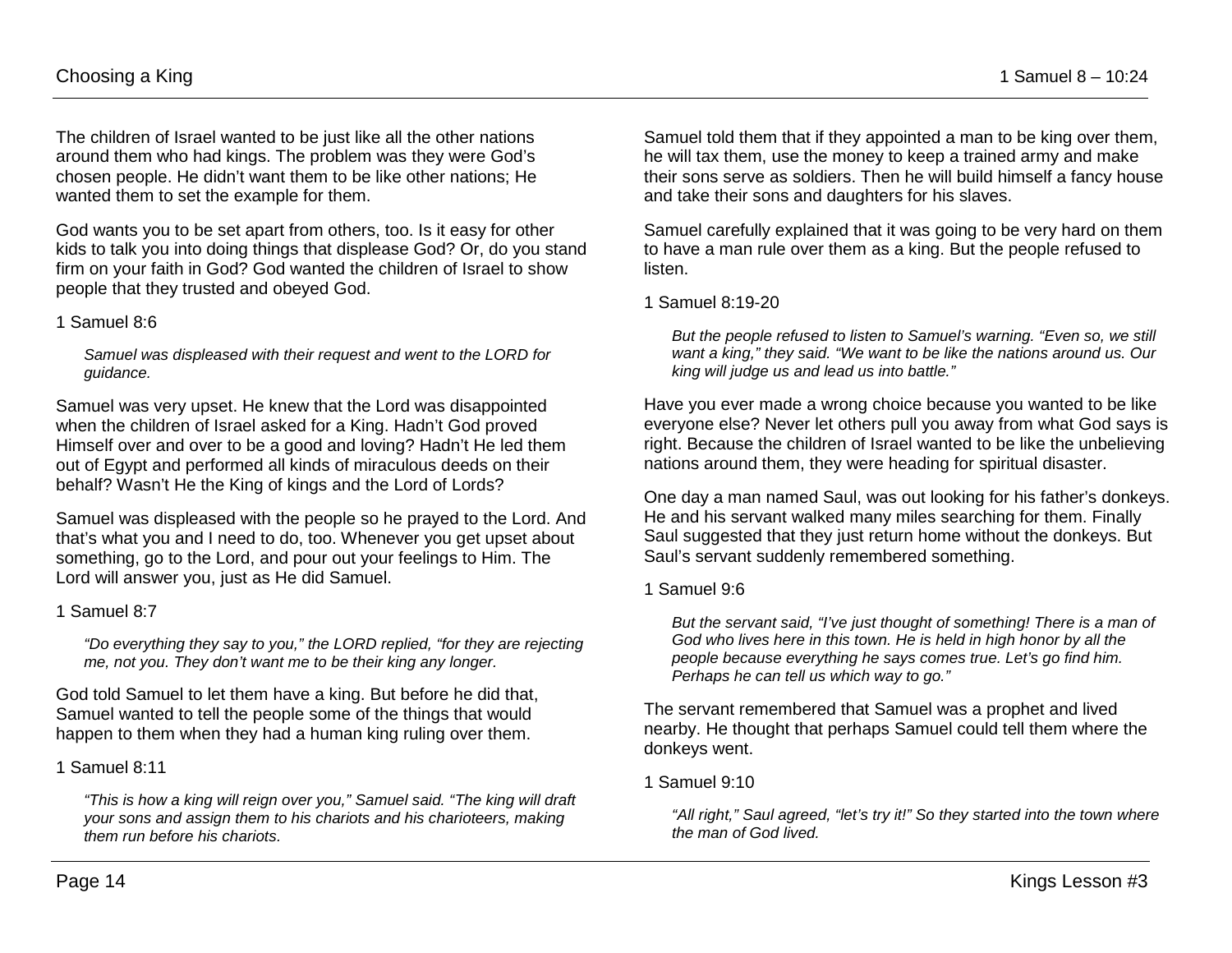They went to the town where Samuel lived and just as they entered the gate, they saw him.

Meanwhile, God had already spoken to Samuel and told him that Saul would be coming and that he was to anoint him as the king over the people.

You see, God is sovereign. That means He knows all things and He has our lives all mapped out before we are even born. And He has all power! He makes all things happen according to His will and for His purposes. God is in control of every circumstance in our life and we can trust Him to lead us and to take care of all our needs. We serve a great and awesome God, don't we? God told Samuel ahead of time that Saul was the one to appoint king over Israel.

#### 1 Samuel 9:17

*When Samuel saw Saul, the LORD said, "That's the man I told you about! He will rule my people."*

Samuel took Saul and his servant into a great dining hall, where there were thirty other guests. Much to Saul's surprise, he was given the place of honor at the table and a special portion of food.

The next day when Saul and his servant were leaving to go back home, Samuel wanted to talk to Saul privately.

#### 1 Samuel 9:27

*When they reached the edge of town, Samuel told Saul to send his servant on ahead. After the servant was gone, Samuel said, "Stay here, for I have received a special message for you from God."*

Then Samuel told Saul that God had chosen him to be the king over all Israel. Many days later, Samuel called all the people together to make the announcement.

1 Samuel 10:17-19

*Later Samuel called all the people of Israel to meet before the LORD at Mizpah. And he said, "This is what the LORD, the God of Israel, has* 

*declared: I brought you from Egypt and rescued you from the Egyptians and from all of the nations that were oppressing you. But though I have rescued you from your misery and distress, you have rejected your God today and have said, 'No, we want a king instead!' Now, therefore, present yourselves before the LORD by tribes and clans."* 

Samuel reminded the people all that God had done for Israel since He brought them out of Egypt. He said that God was not pleased that they did not trust Him to look after them. God didn't want to give them a king because *He* was their king. Yet, they were not satisfied with God! He was not enough. They wanted to be like the rest of the world. Since they wanted a king, God would show them who that was to be. Samuel announced that Saul was to be their king.

#### 1 Samuel 10:24

*Then Samuel said to all the people, "This is the man the LORD has chosen as your king. No one in all Israel is like him!" And all the people shouted, "Long live the king!"*

It wasn't God's perfect will for the people to have a human king to rule over them. He wanted the people to look to Him for all their needs. What a sad thing for God's people to be dissatisfied with God! They thought God wasn't enough; they wanted to be like the people in the nations around them! You and I need to be careful to not want the things of this world.

Do you ever see things on TV that you want? Sometimes we want things just because we see it on TV or because our friends have it. When we desire to have things just because our friends or neighbors have them, watch out! Not everything is good for us. Be careful not to want the things of this world more than you do the things of God. We need to make wise choices, don't we? We need to choose things that will please God.

The Israelites were happy to have Saul as their king. But as we will learn in the weeks to come, their decision to have a king brought the people a lot of trouble. The trouble all started because they wanted to be like all the other countries around them.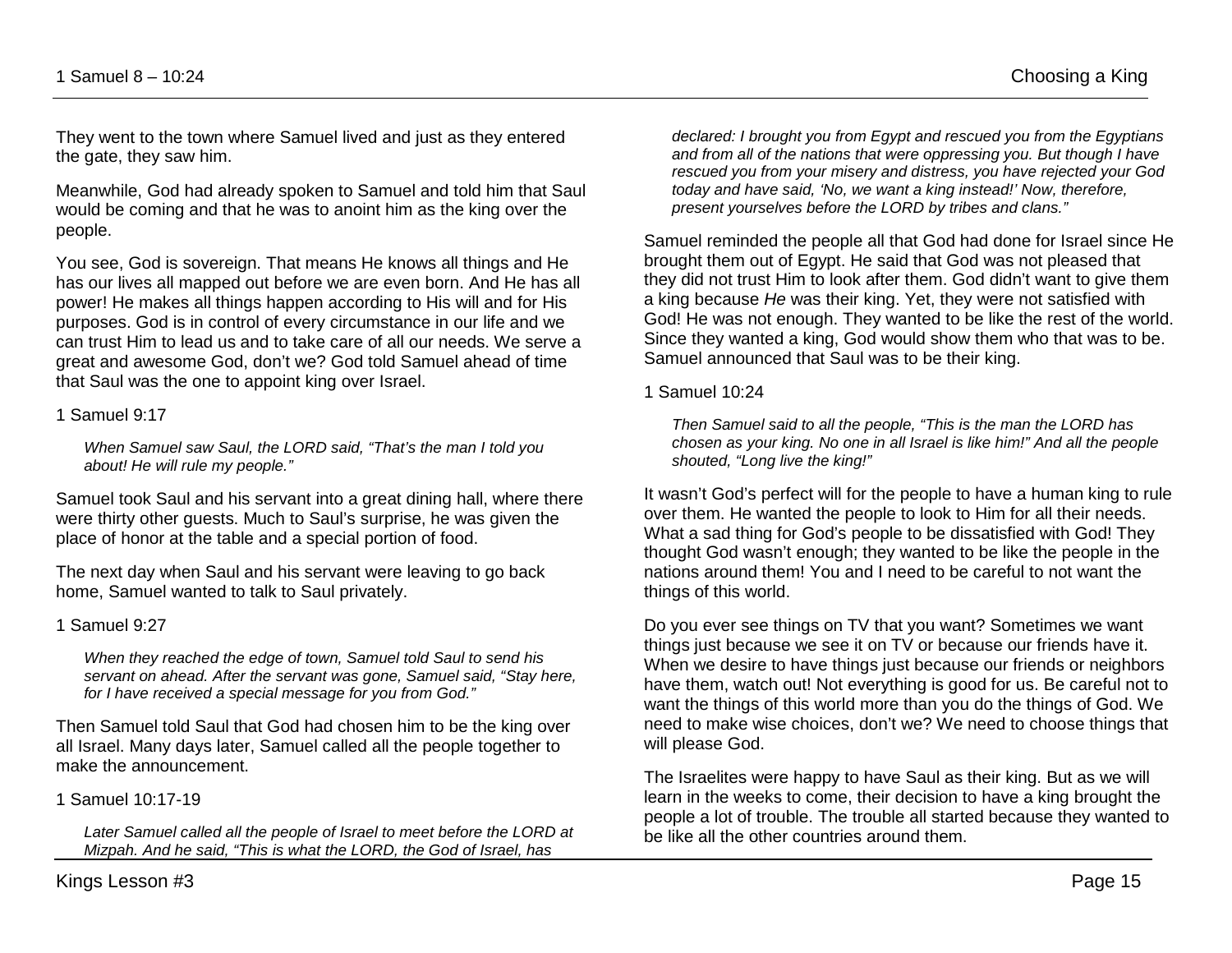It is very important for you to make good choices in life. The very most important choice you can make is to believe in the Lord Jesus Christ and to want to please Him with everything you do in life.

## **Closing Prayer**

Father, forgive us for looking at the things of the world and wanting those things more that we want You. Teach us how to make good choices in life so that we always follow You. Help us to make a choice today to serve You all the days of our lives. In Jesus' name, we pray. Amen.

## **Learning Activities**

## **Craft Corner**

Draw pictures of ways you can serve and obey the God. [Teacher, lead the children in a discussion of what they can draw. Here are some suggestions: Praying hands to show that you can pray; bible to show that you can read Bible God's Word; friends to show that you can be kind to your friends.]

## **Game Center**

### *Memory Verse Activity*

### **Preparation**:

Write each word of today's Memory Verse on separate sheets of construction paper. Tape sheets in verse order in a path on the floor.

### **Procedure**:

Lead children to find Joshua 24:15 in their Bibles and repeat the verse aloud. Have each child take a turn following the path in a different way (step, hop, jump, etc.) as other children say the words aloud together. Invite children to mix up the words on the path and then attempt to

step on words in verse order. [Teacher, you can number the papers in verse order to assist nonreaders.]

### **Discussion**:

Today we talked about choosing to serve and follow God. Each of us gets to make this important choice. [Teacher, lead the children in a discussion about the importance of making godly choices.

Or, use the following questions in a game of your choice:

- 1. What were Samuel's sons like? (They were greedy and dishonest.)
- 2. Why did the people of Israel want a king? (They wanted to be just like all the other nations around them who had kings.)
- 3. Why was God displeased with the people's desire to have a king? (He wanted them to look to Him as their King. And, by doing so, set the example to all the nations around them. He wanted the children of Israel to show people that they trusted and obeyed God.)
- 4. What did Samuel do when he was displeased with the people? (He prayed to the Lord.)
- 5. What did Samuel explain that it was going to be like for the people to have a king? (It would be hard on the people: he would charge taxes, want an army, a big house, and servants…)
- 6. Have you ever made a wrong choice because you wanted to be like someone else?
- 7. Why did Saul and his servant go to Samuel? (Saul was out looking for his father's donkeys and thought that Samuel might know where they were.)